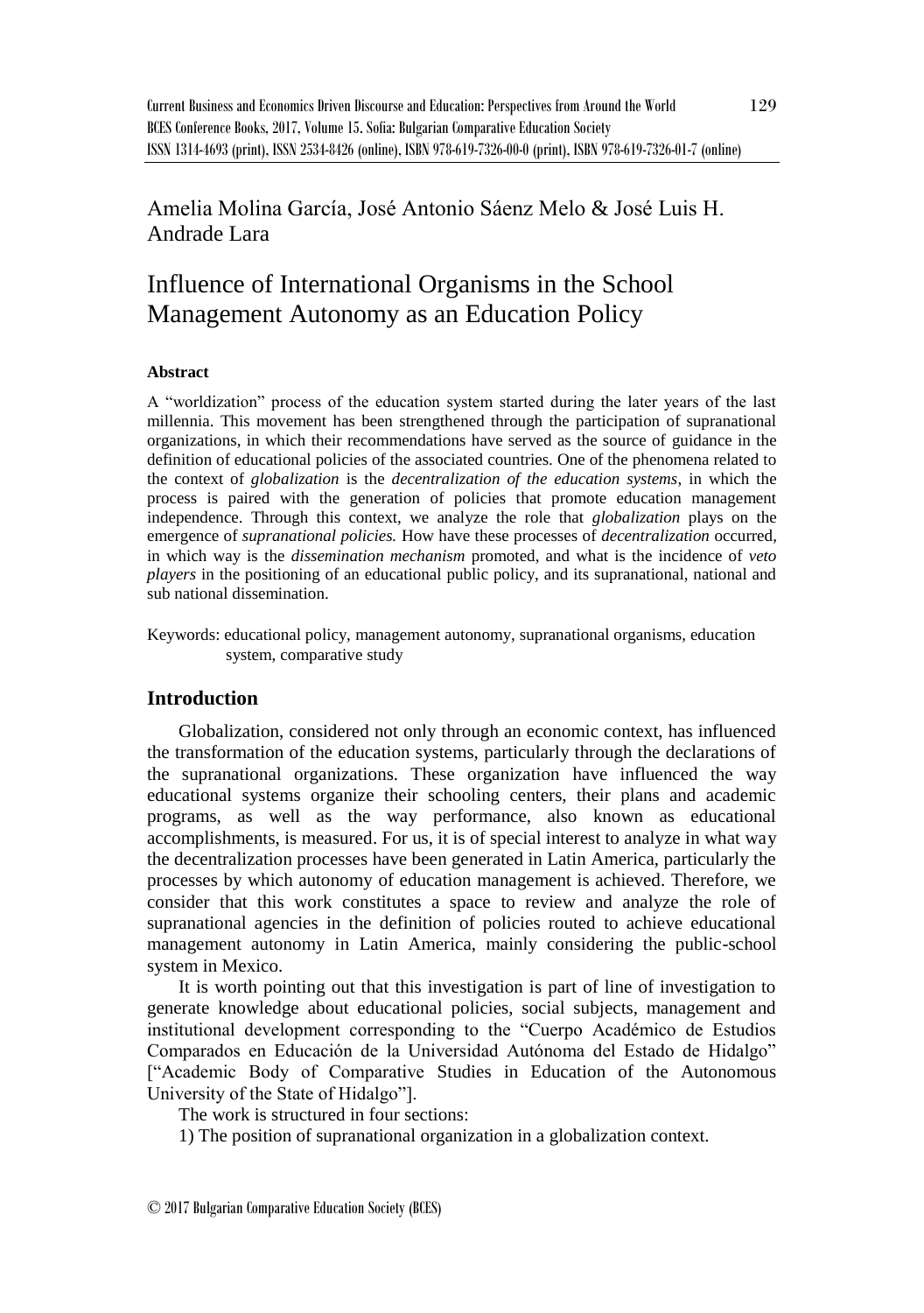2) The relation between decentralization and education autonomy.

3) The *dissemination mechanism* as an example of the external effects in the conformation of an educational policy.

4) The role of the *veto players* in the definition of educational management autonomy.

#### **The position of supranational organization in a globalization context**

We focus on the problems affecting educational management autonomy as the starting point, and the phenomena of globalization and its components: politics, economics, and cultural, which are essential to comprehend how relations are integrated between the Nations and the people involved. As a political process we can identify that '... each time it is less determined within isolated units, that is, within the hierarchically organized and relatively autonomous structures that we call States; rather, it stems from a complex series of multi-level games that are played in fields of many institutional layers, not only in the interior but above and across state borders' (Cerny, 1997, p. 253).

Faced with these changing circumstances, States relations have taken two basic forms of action: at the level of individual unity, it is viewed as a 'competitive State' (Cerny, 1997) and at the collective level, it is seen as an entity of 'governance without government' (Rosenau, 1992), as with the establishment of a framework of international organizations it seeks to establish criteria of common action homogeneity in the formation of states.

Among the supranational agencies involved in the installation of *governance without government* are the International Monetary Fund (IMF), the World Bank (WB) and the Organization for Economic Cooperation and Development (OECD), which are driven by ideological preferences developed as "orthodox" responses to the problems posed in rich countries, and by changing circumstances in the global economy. This common ideology has received diverse labels, which can be found summarized in the ten characteristics of the *Washington consensus* that John Williamson identifies (1993), these include: fiscal discipline, public spending priorities, fiscal reform, competitive exchange rates, financial liberalization, trade liberalization, foreign direct investment, privatization, deregulation and property rights. Aspects that together constitute the preferred ideological filters that shape the guidelines in national policy decisions. Thus, identifying that the educational systems of different countries (Zabala, 2014; Reimers & Chung, 2016) are having *structural coupling* to redefine educational practices from the complex global system.

Before continuing with the exposition of the components previously mentioned, it is important to clarify that, according to the analysis of the social systems developed by Niklas Luhmann, the double contingency in the treatment of complexity requires the coupling of its structures (*structural coupling*) that are adequate and flexible enough to allow the making of decisions that do not unbalance the system (Torres, 2004).

From these premises, we can analyze how external (supranational) policies can be interpreted and operated differently in diverse countries, even at the organizational level, where the impact is more direct.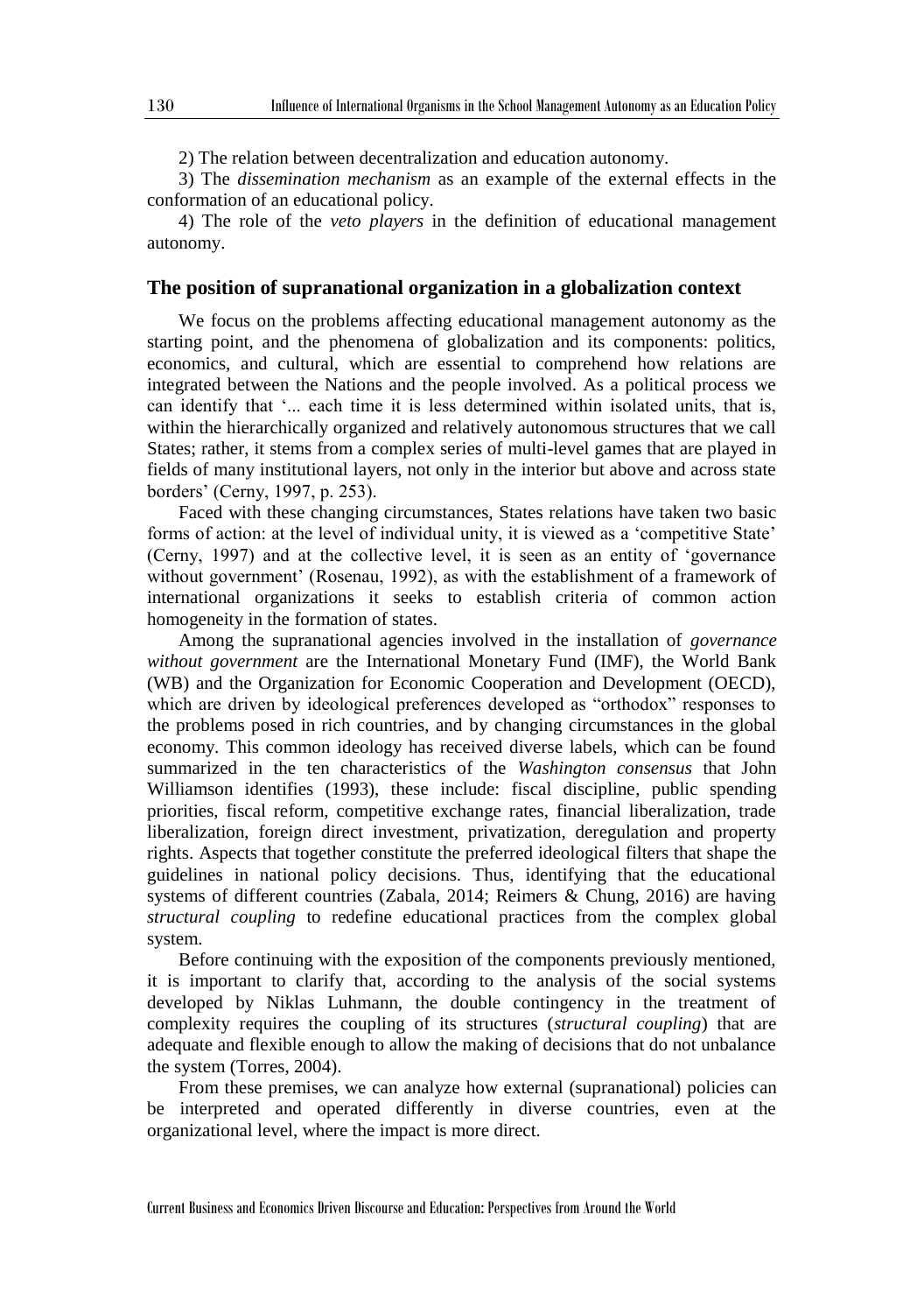#### **Relationship between decentralization and school autonomy**

One of the most evident aspects that has emerged from supranational visions is that most OECD countries are adopting policies with similar trends, which undoubtedly presents a process of *isomorphism* within the organizational field, that are obtained through the assumption of common institutions, that allows reduction of the uncertainty in the relations between organizations. That is, if we consider that *isomorphism* refers to 'a limiting process that forces a unit in a population to resemble other units that face the same environmental conditions' (Di Maggio & Powell, 1999, p. 108), we can mention that since the early 1980s, *new public administration* structures have emphasized *decentralization*, *school management autonomy*, shared decision-making, results-based evaluation and school choice. Factors that have become the predominant school governance approach in many countries and have significantly altered education systems (Mulford, 2003). The reason behind these governance approaches is that autonomy and accountability can respond more effectively to local needs.

This is how the OECD countries have increased decision-making authority at the lower levels of education systems. Educational decentralization of decisionmaking can be implemented in a variety of ways, because it involves delegating responsibilities to the school, or at intermediate levels such as state, provincial, and local education authorities (OECD, 2004). Therefore, Glatter et al. (2003) distinguish two models: local empowerment and school empowerment (or school autonomy).

For reasons of space and emphasis on the thematic axis of the presentation, we deal with the second model, which refers to the devolution of responsibilities. In other words, 'transferring decision-making powers to schools has been a main objective of the decentralization and restructuring reforms since the 1980s' (Pont, 2009, p. 24). Where it is argued that in contexts of greater school autonomy, school leaders fulfill responsibilities that require specialized knowledge, however, often this is not acquired through formal training.

In highly centralized systems, such as the case of Mexico, decisions are still made at the national or state level, the work of the school leader remains confined, rather narrowly, to apply the policies decided at superior administrative levels to a reality for teachers and students, leaving aside the possibility of empowerment of school actors.

## **Dissemination mechanism, as an example of the external effects in the formation of educational policy**

If we take the external *mechanisms* as an analysis reference in the formation of educational policies, developed by Roger Dale (2007), we can identify how they influence national education policies, and how they can relate, but not exclusively, with globalization, as part of a 'globalizing effect'.

Dale identifies five mechanisms, understood as the expression of the different forms in which the Globally Structured Educational Agenda (GSEA), which are: harmonization, dissemination, standardization, installation of interdependence and imposition.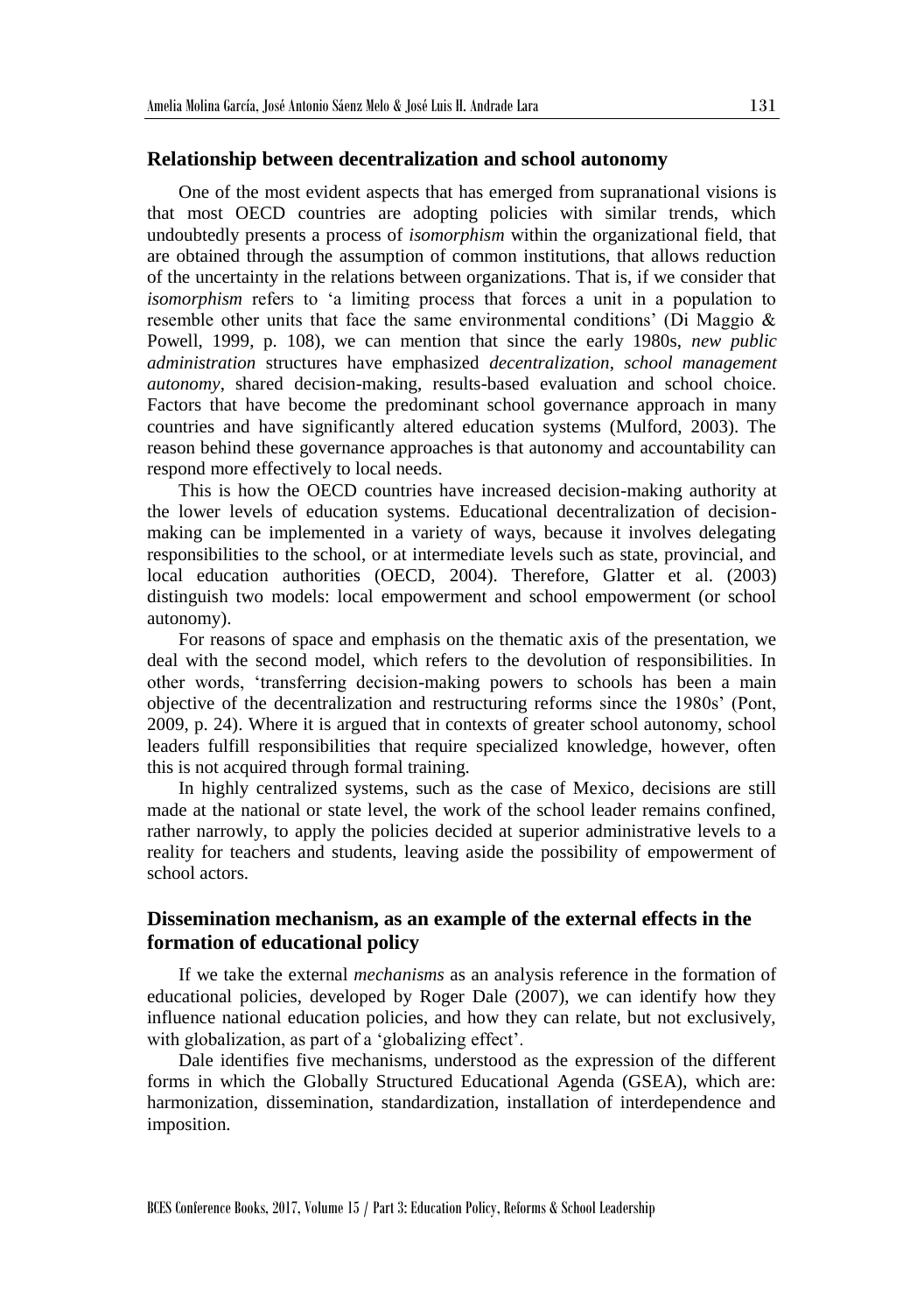In this space, we only deal with the *mechanism of dissemination*, since it is identified with the transfer of policies that allows discussion of the autonomy of school management and its incorporation into the educational agenda. An illustrative example is the role of the OECD, as a supranational body, which in most of its documents focuses on leading the destinies of member states towards the definition of educational agendas with specific directions.

For the Mexican case, the *Mexico-OECD Cooperation Agreement* focuses on improving the quality of education in schools, where two specific recommendations are made:

*… First, to increase school autonomy, to professionalize leaders and hold them accountable, for which, it is necessary to participate in the key decisions that occur in their school, stories such as hiring or dismissing teachers. Decision structures that fit their school contexts can also have a positive impact on their performance.*

*… Second, guarantee funding for all schools; in practice, schools have almost no autonomy or funds to allocate to their priorities, and there is a disparity in the resources available to schools in rich communities and poor communities. The distribution of resources must be equitable, avoiding difficult bureaucratic burdens for schools* (OECD, 2010, p. 7)*.*

For this policy transfer mechanism, the development of national indicators for and from education systems is overriding; for example, for *school autonomy over resource allocation* the OECD proposes: *a) selection of rental teachers, b) dismissal of teachers, c) establishing teachers' initial salaries, d) determining teachers' salary increase, e) formulating school´s budget, f) the decision on budgetary allocations within the school* (OECD, 2013, p. 131).

For the OECD (2011), countries where schools have greater autonomy with regard to teaching subjects and how students are evaluated tend to perform better. Therefore, according to this organization, those with less autonomy have lower yields. This is complemented by the perception of Wößmann (2005), for whom school autonomy or the decentralization of decision-making, is to delegate tasks to schools so that they are the ones who oversee carrying out the tasks that facilitate the student learning. For that, the *economic models of school administration (governance)* have demonstrated that the greater the autonomy of schools, the greater the efficiency with which they work (Nechyba, 2003).

Once the school management autonomy policy is inserted in the global and national agenda, it is necessary to understand what happens during its implementation in the arenas of political struggle.

## **Role of the veto players in the definition of the autonomy of school management**

The concept, *veto players*, provided by Tsebelis (2002), allows to explore the impact that the different political institutions have on a public policy, in this case, the autonomy of school management. The results of the different political systems, understood as legislative production, depend on the preferences of the actors involved in the decision, as well as on the institutions in which they interact. To change the legislative *status quo* requires the agreement of several actors, individual or collective, which varies from one political system to another.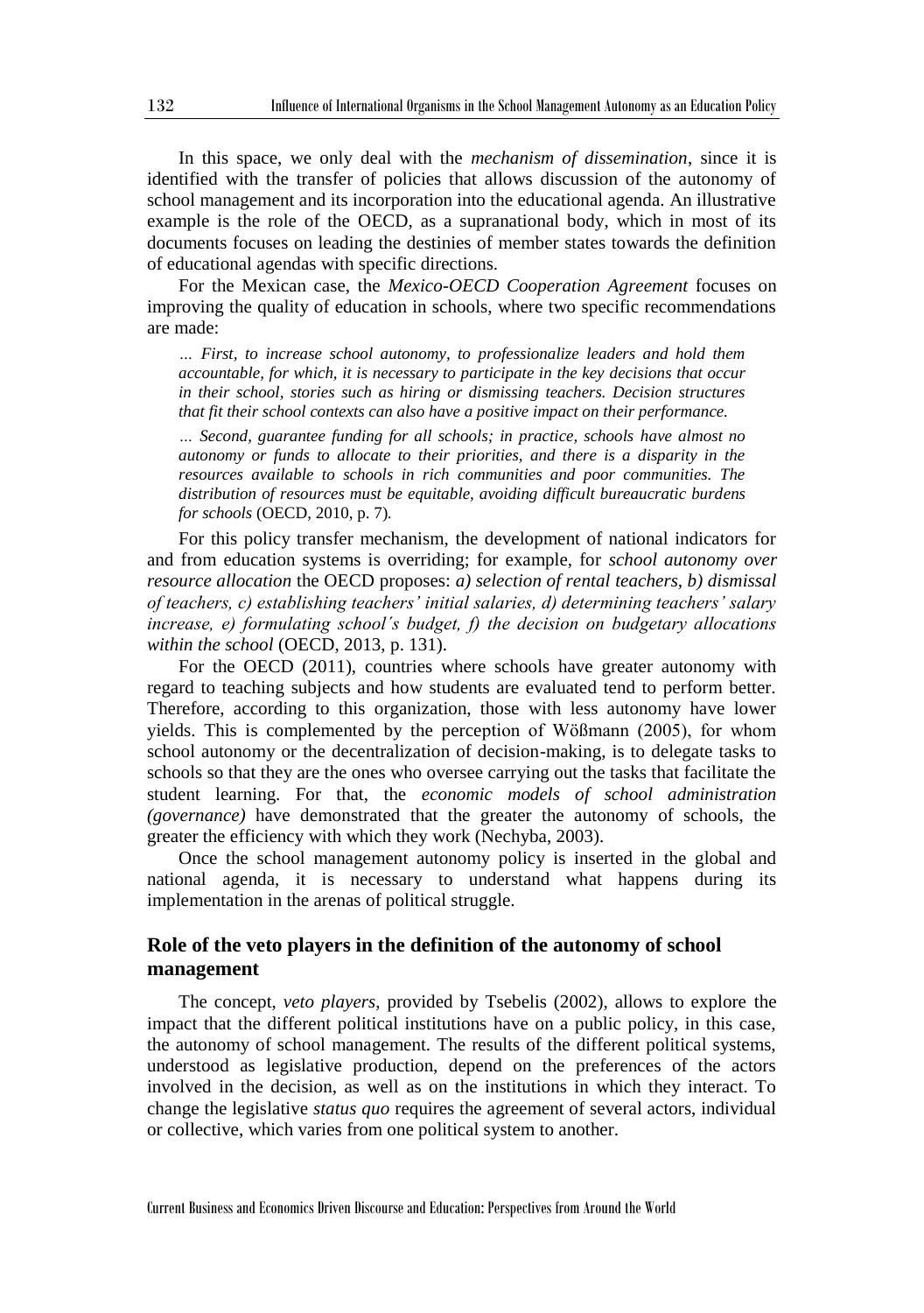These actors are called *veto players* and may be defined by the political system, for example, the *Pacto por México*, a Mexican national political agreement signed on December 2, 2012 by the President of the Republic and the three main political parties of Mexico, in which among others, we identify *1. Agreements for a society of rights and freedoms*, which on axis 1.3, *includes education with quality and equity*, which in its commitment 9 says:

*Management autonomy of schools will be strengthen with the aim of improving their infrastructure, purchase educational materials, solve basic operating problems, and foster participation conditions so that students, teachers and parents, under the leadership of the principal, become involved in the resolution of the challenges that each school faces* (Pacto por México, 2012, p. 5)*.*

These *veto players* can also be defined by the Constitution, as it happens when we review the third article, reformed in 2013, estates:

*To strengthen the management autonomy of the schools before the corresponding orders of government with the aim of improving their infrastructure, purchase educational materials, solve basic operational problems and foster participation conditions for students, teachers and parents under the leadership of the principal, to become involved in resolving the challenges facing each school (DOF, 2013, p.* 4)*.*

For Stein *et al.* (2006), the political system and the Constitution, only conceal the real *veto player* -*the executive*-, who is manipulating the issue of management autonomy with the improvement of education as part of a broader work program of modernization and development to maintain global political stability, where ideologies play a role to influence modernization and efficiency.

A second *veto player* are the unions, who argue for 'security in employment, creation of teaching positions, control of appointments and functioning of the educational system (captive), maintenance of bargaining power at national level, better wages' (Stein *et al.*, 2006, p. 247). This player is usually characterized by labor and left ideologies. For example, the Sindicato Nacional de Trabajadores de la Educación [National Union of Education Workers] (SNTE), does not manage a uniform position in its message in relation to the autonomy of school. That is, for the former leader, (Prof. Gordillo, who remained in the union leadership for about twenty-four years), the union organization identifies a set of risks and limitations when talking about strengthening the autonomy of management of schools:

*It is an old strategy driven by various business organizations and political formations […they quote Smith (1993)], the reality was that schools ended up fighting each other, competing for resources and students; schools specialized in the resolution of standardized measurements; there was a disloyal competition between teachers, since they were remunerated on the basis of not-quite-clear criteria that showed their production, and the students' evaluation was carried out according to uniform criteria, without considering the disparities. The immediate effect of this socalled 'management autonomy' will be to transfer to school the tensions and discomfort arising from serious budgetary constraints on education* (SNTE, 2013, p. 6)*.*

However, when the new leader assumed the coordination of the SNTE, the message changes, instead of questioning, it now supports such a policy; a total *alignment* and *isomorphism* that is directed to the organizational modification of the Mexican schools is identified: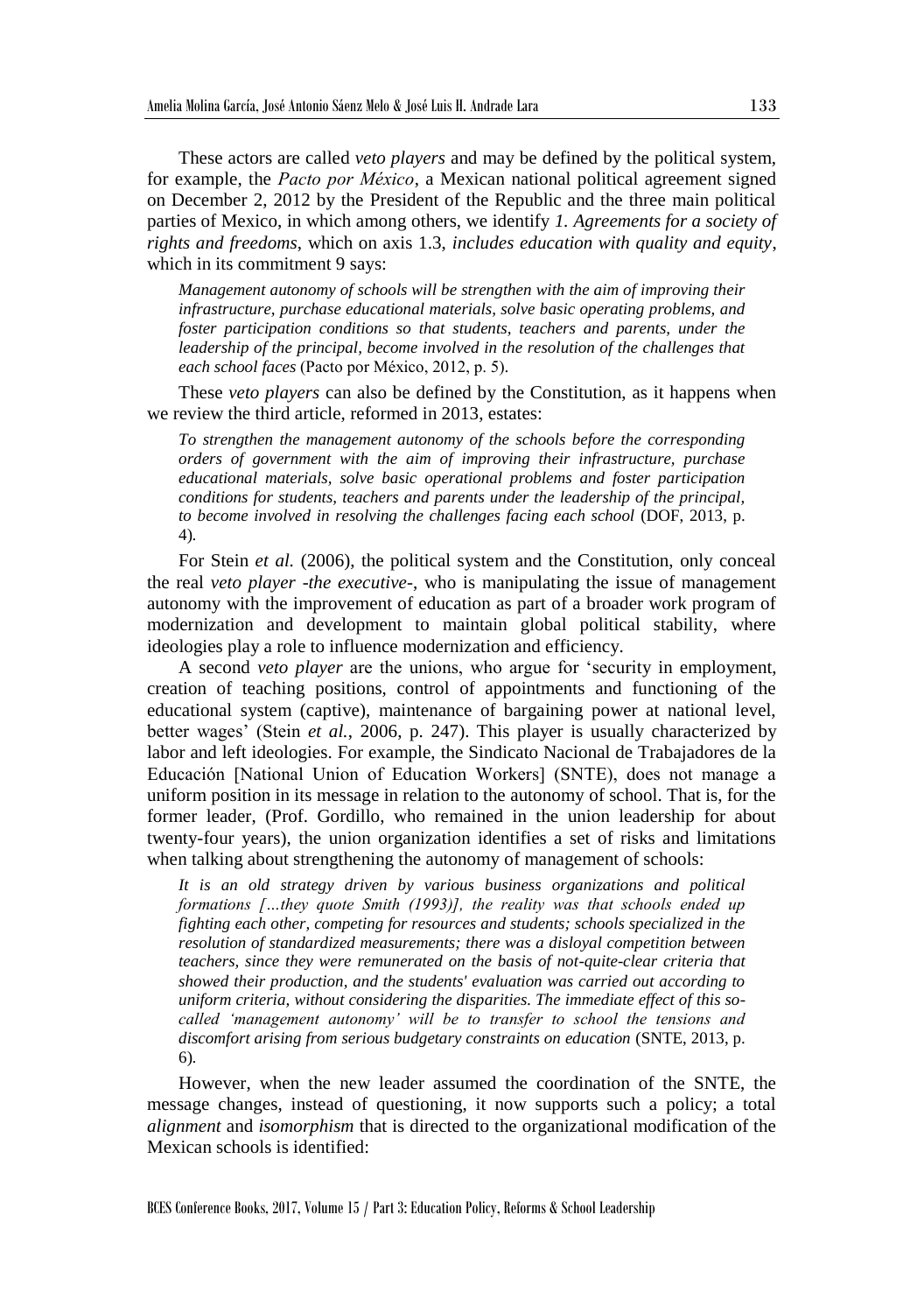*… strengthen the management autonomy of schools through the recognition of parents' support and representation agencies by government bodies, society and citizens' organizations* (SNTE, 2016, p. 12)*.*

However, the dissidence, represented by the Coordinadora Nacional de Trabajadores de la Educación [National Coordinator of Education Workers] (CNTE), argues that education in Mexico is being privatized when they say:

*… this legislation opens the door so that, in the name of autonomy, and under the pretext of involving the parents in the management and maintenance of schools, the fees are legalized, allow companies to enter schools so that the constitutional precept that guarantees the free public education becomes a death letter. That has a name: privatization* (CNTE, 2013, p. 6)*.*

A third *veto player*, as proposed by Stein *et al*., are the *subnational actors*, who seek to 'create and/or expand opportunities for political influence, obtain votes, avoid unfunded mandates or limits on discretionary spending, improvements in the local economy in the context of interjurisdictional competition' (Stein *et al*., 2006, p. 247). Among them, the civil association *Mexicanos Primero*, that in its publication *Metas. Estado de la Educación en México 2011* [*Goals.* State of Education in Mexico 2011], establishes as Goal 5: Schools with autonomy and parents participating:

*To achieve in 2015 the formal recognition of the legal identity of each school, with sufficient powers to specify the management mechanisms and articulate with the certification of standards by the Federation and the work assignment of teachers by the states; to achieve, as from 2016, a socially agreed national policy on Social Participation that specifies ways of action, complementarity and mutual strengthening between parental associations, participation councils and civil society organizations; By 2019, count with a comprehensive and functional system of accountability for educational outcomes of each school. The school is placed at the center of the system, it has an explicit budget ceiling, it generates the conditions for teaching and management positions to take root in the school, management shared with parents is both support and surveillance of resources, processes and results, the whole system functions in frank dialogue with the expressions of civil society without closing to the binomial authorities / union* (Calderón, 2011, p. 46)*.*

## **Conclusion**

The discourse of the institutional autonomy of educational establishments is closely related to that of the quality and freedom of choice of education. It is not so much a question of increasing resources, but rather of managing better and, above all, establishing competition between schools. For this, nothing better than giving autonomy to schools, so that they can compete with each other for the students. The problem is not in institutional autonomy, but in the means and limits.

If conditions are not created for the construction of a true pedagogical, economic and administrative autonomy, the public schools will not be able to generate the conditions for the development of a quality education, nor will they be able to contribute to the formation of autonomous citizens capable of transforming the conditions of inequality existing in the country, or at least achieve the empowerment of educational actors as it is preached in the speech.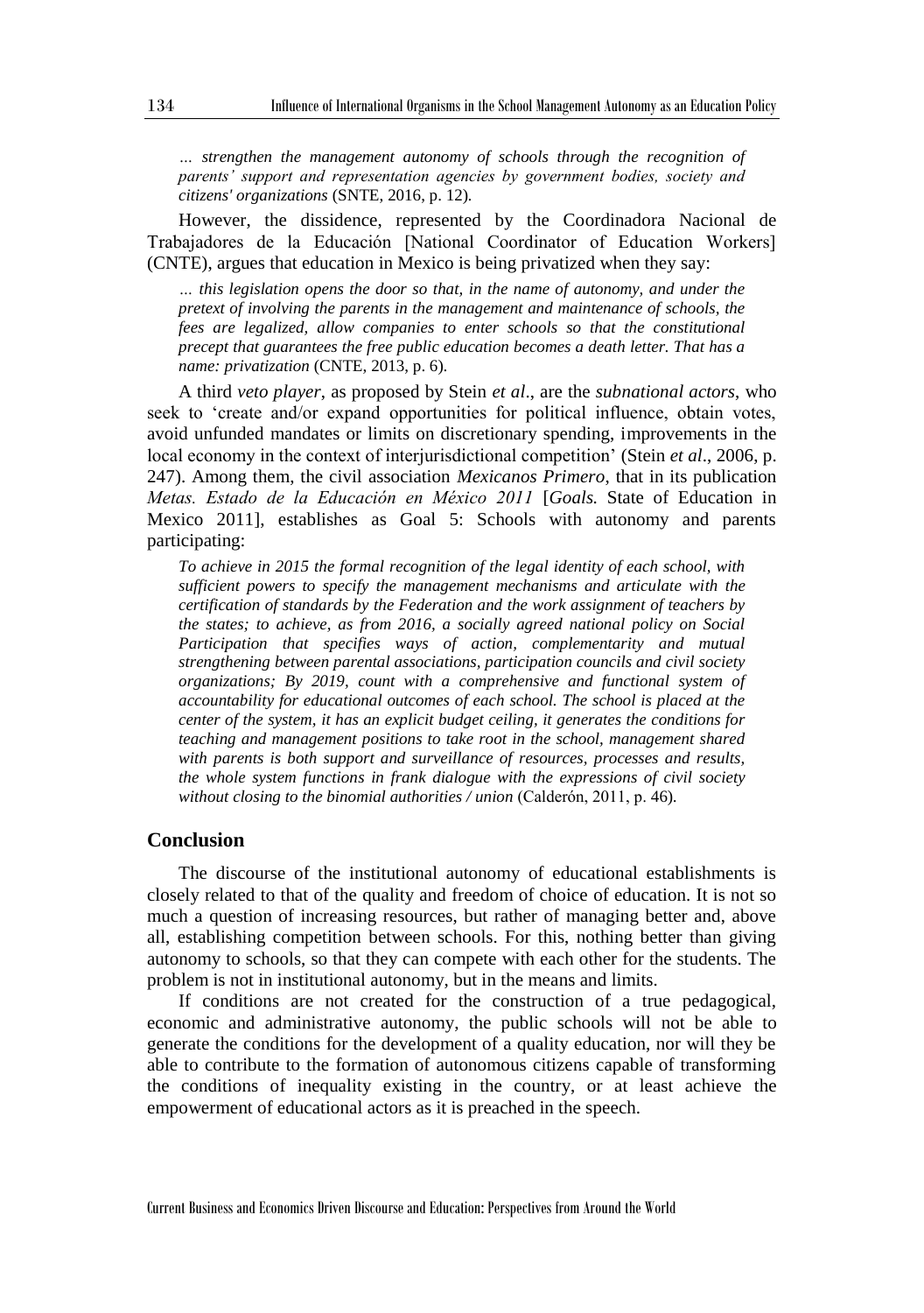## **References**

- Calderón, D. (2011): El mundo no nos va esperar. *Metas. Estado de la Educación en México 2011.* México: Mexicanos Primero. Visión 2030, 12-47.
- Cerny, P. (1997): Paradoxes of the competition state: The dynamics of political globalization. *Government and Opposition*, 251-274.
- CNTE (2013): Posición de la CNTE ante la contrarreforma educativa, expuesta en los foros análisis y perspectivas de la reforma educativa. *Análisis y perspectivas de la reforma educativa Memorias y resoluti*vos. México: CNTE, 5-10.
- DOF (2013): Diario Oficial de la Federación, 26 de febrero, 2013. DECRETO por el que se reforman los artículos 3o. en sus fracciones III, VII y VIII… Secretaría de Gobernación. México.
- Dale, R. (2007): Los efectos de la globalización en la política nacional: un análisis de los mecanismos. Bonal, Tarabini & Verger (Coords.) *Globalización y educación.* España: Miño y Dávila, 87-114.
- Di Maggio, P. & Powell, W. (1999): Retorno a la jaula de Hierro: El isomorfismo institucional y la racionalidad colectiva en los campos organizacionales. In Powell, W. & Di Maggio, P. (Coord.) *El Nuevo Institucionalismo en el análisis organizacional*. México: FCE, 104-125.
- Glatter, R., Mulford, W. & Shuttlework, D. (2003): Governance, Management and Leadership. *Networks of Innovation: Towards New Models of Managing Schools and Systems*. Paris: OECD.
- Mulford, W. (2003): School leaders: Challenging roles and impact on teacher and School Effectiveness. *Informe preparado para la actividad OECD: Mejorar el liderazgo escolar*. Paris: OECD.
- Nechyba, Th. (2003): School finance, spatial income segregation, and the nature of communities. *Journal of Urban Economics*. Department of Economics. USA: Duke University, Durham, 61-87.
- OECD (2004): *Education at a Glance: OECD Indicators 2004*. Paris: OECD.
- OCDE (2010): Mejorar las escuelas: estrategias para la acción en México. *Acuerdo de cooperación México-OCDE para mejorar la calidad de la educación de las escuelas mexicanas*. Paris: OECD, 3-8.
- OCDE (2011): Autonomía y rendición de cuentas en los centros educativos: ¿están relacionadas con el rendimiento de los estudiantes? *In Focus*, 9, 1-4.
- Pont, B., Nusche, D. & Moorman, H. (2009): El liderazgo escolar importa. *Mejorar el liderazgo escolar. Vol. 1: política y práctica.* Paris: OCDE, 15-39.
- Presidencia de la República (2012): Pacto por México. México.
- Reimers, F. M. & Chung, C. K. (2016): Enseñanza y aprendizaje en el siglo XXI. Metas, políticas educativas y currículo en seis países. México: FCE.
- Rosenau, J. (1992): *Governance without government: order and change in world politics*. Cambridge: Cambridge University Press.
- SNTE (2013): Por qué luchamos hoy. *Jornada Nacional por la Escuela Pública y sus Maestros*. México: Sindicato Nacional de Trabajadores de la educación. http://www.educacionyculturaaz.com/documentos-de-consulta/por-que-luchamos-hoy-elsnte-los-maestros-que-si-queremos-cambiar-a-mexico
- SNTE (2016): Las 52 conclusiones. *Parlamento Nacional del Magisterio Indígena*. México: Sindicato Nacional de Trabajadores de la educación. http://www.snte.org.mx/ colegiadoindigena/vernoticias/76/36/parlamento-nacional-magisterio-indgena

BCES Conference Books, 2017, Volume 15 / Part 3: Education Policy, Reforms & School Leadership